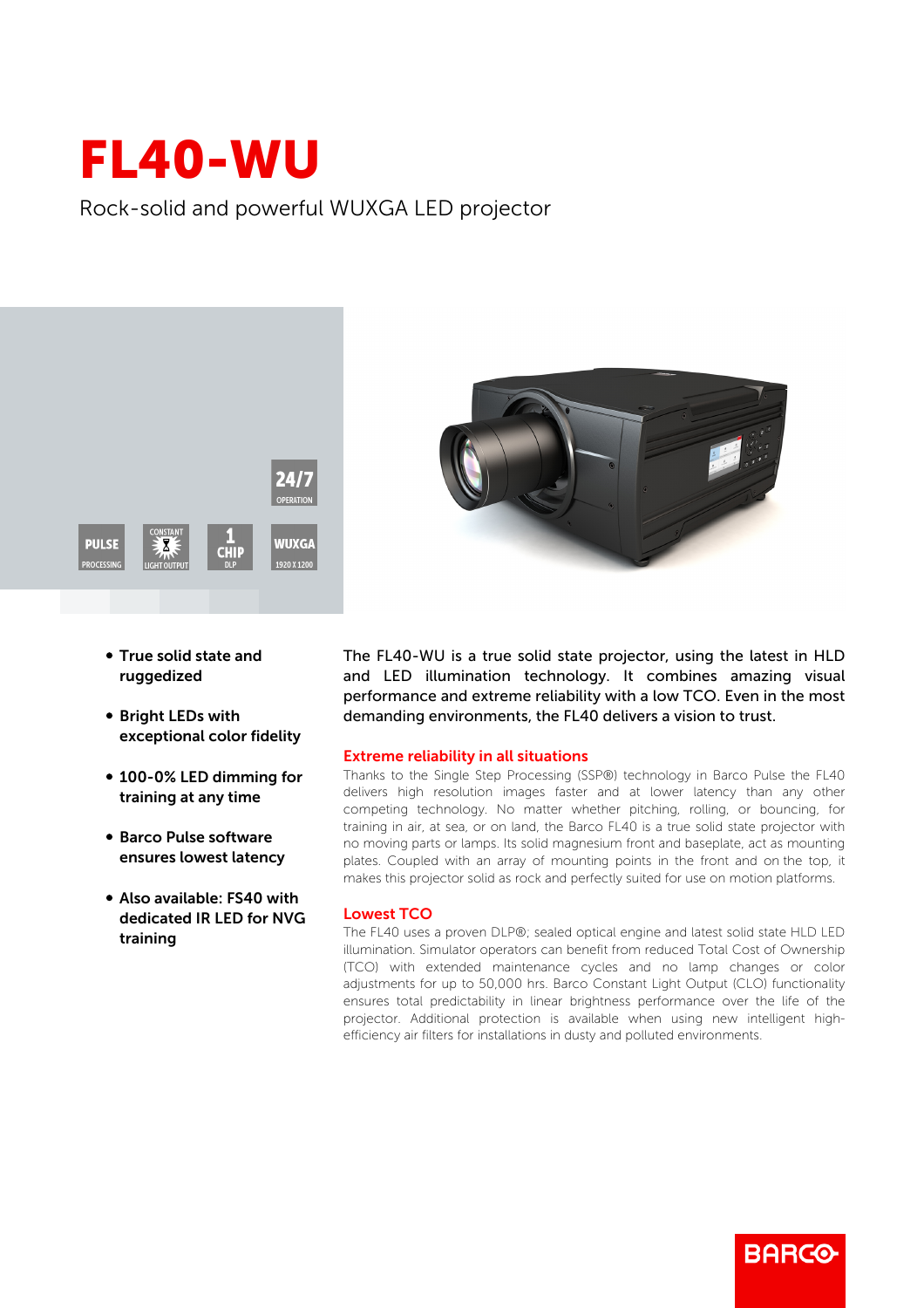| <b>TECHNISCHE SPECIFICATIES</b> | <b>FL40-WU</b>                                                                                                                                                                                         |
|---------------------------------|--------------------------------------------------------------------------------------------------------------------------------------------------------------------------------------------------------|
| Helderheid                      | 2300 ANSI Lumens minimum                                                                                                                                                                               |
| Contrastverhouding              | 1800-6000:1                                                                                                                                                                                            |
| Infrarood voor nachtkijkers     | no                                                                                                                                                                                                     |
| Helderheidsuniformiteit         | 90%                                                                                                                                                                                                    |
| Beeldverhouding                 | 16:10                                                                                                                                                                                                  |
| Type projector                  | 1DLP RGB LED                                                                                                                                                                                           |
| Resolutie                       | 1920 x 1200 (native)                                                                                                                                                                                   |
| Type lens                       | FLD/FLD+/FLDX                                                                                                                                                                                          |
| Optische lensverschuiving       | Vertical up to 134%, depending on lens<br>Horizontal up to 70%, depending on lens<br>Motorized zoom and focus (+ lens memory FLDX lenses)<br>Motorized lens shift (with position memory on all lenses) |
| Kleurcorrectie                  | P7 RealColorTM                                                                                                                                                                                         |
| CLU (constante lichtuitvoer)    | Yes                                                                                                                                                                                                    |
| Lichtbron                       | RGB LED                                                                                                                                                                                                |
| Levensduur lichtbron            | Up to 50,000 hours                                                                                                                                                                                     |
| Verzegelde DLP™-kern            | Yes                                                                                                                                                                                                    |
| Oriëntatie                      | 360° rotation, no restrictions                                                                                                                                                                         |
| 3D                              | Active stereoscopic 3D                                                                                                                                                                                 |
| Beeldverwerking                 | Embedded warp & blend engine                                                                                                                                                                           |
| Trapeziumcorrectie              | Yes                                                                                                                                                                                                    |
| Ingangen                        | 2x DP1.2<br>2x dual link DVI-I<br>HDBaseT upgradable<br>HDMI 2.0 (HDCP2.2, HDR10)<br>RJ 45 Ethernet<br>RS232 in<br>2x USB<br>12v out                                                                   |
| Invoerresoluties                | Including and up to:<br>1,920 x 1200 @ 60Hz<br>2,560 x 1,600 @ 120Hz<br>refresh rates: 24Hz to 120Hz for WQXGA (2560x1600) and 24Hz to 60Hz for 4K/4KUHD<br>(4096 x 2160/3860 x 2400)                  |